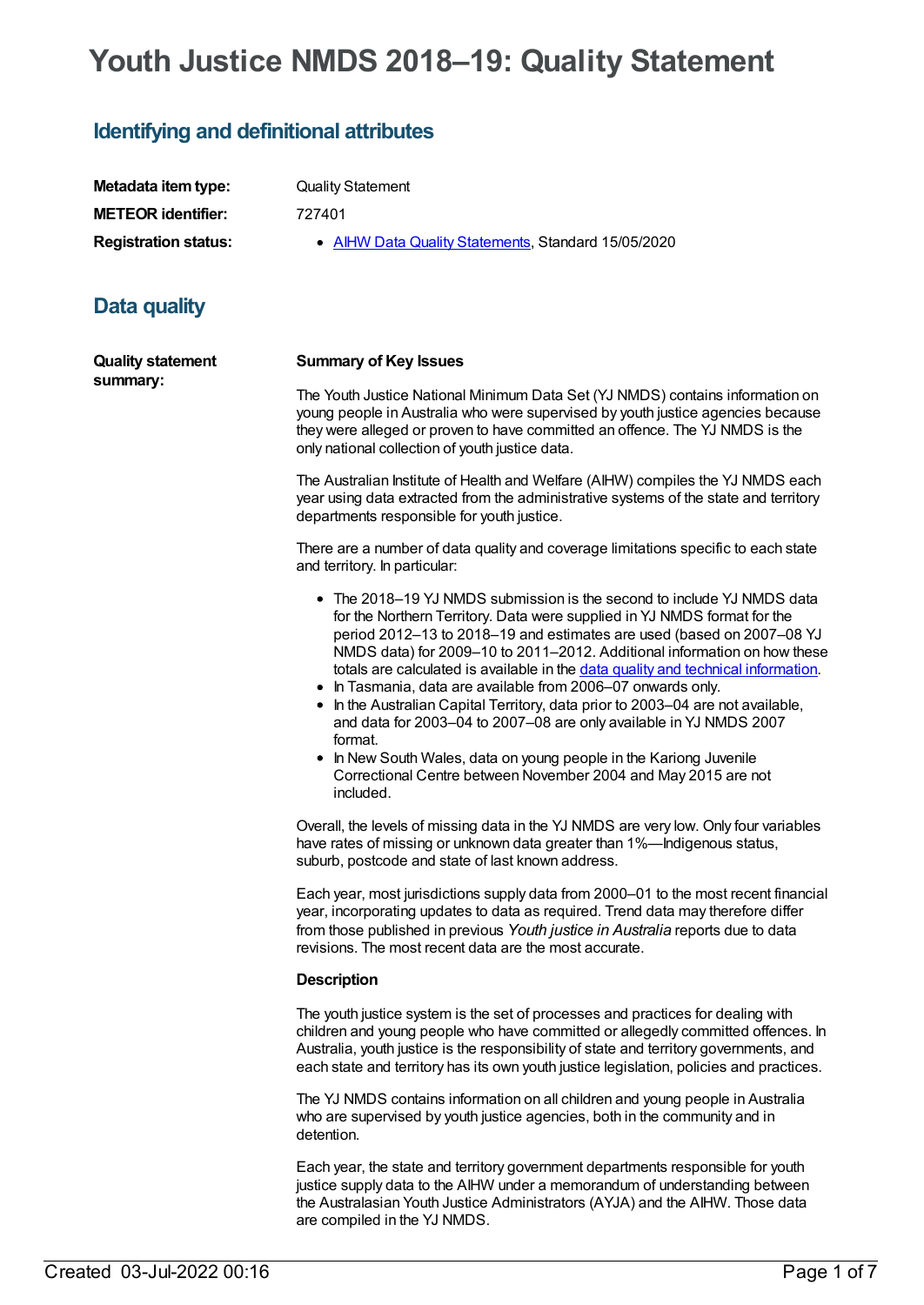| Institutional environment: | The AIHW is a major national agency set up by the Australian Government under<br>the Australian Institute of Health and Welfare Act 1987 to provide reliable, regular<br>and relevant information and statistics on Australia's health and welfare. It is an<br>independent corporate Commonwealth entity established in 1987, governed by a<br>management board and accountable to the Australian Parliament through the<br>Health portfolio.                |
|----------------------------|---------------------------------------------------------------------------------------------------------------------------------------------------------------------------------------------------------------------------------------------------------------------------------------------------------------------------------------------------------------------------------------------------------------------------------------------------------------|
|                            | The AIHW aims to improve the health and wellbeing of Australians through better<br>health and welfare information and statistics. It collects and reports information on a<br>wide range of topics and issues, ranging from health and welfare expenditure,<br>hospitals, disease and injury and mental health to ageing, homelessness, disability<br>and child protection.                                                                                   |
|                            | The Institute also plays a role in developing and maintaining national metadata<br>standards. This work contributes to improving the quality and consistency of<br>national health and welfare statistics. The Institute works closely with governments<br>and non-government organisations to achieve greater adherence to those<br>standards in administrative data collections to promote national consistency and<br>comparability of data and reporting. |
|                            | One of the main functions of the AIHW is to work with the states and territories to<br>improve the quality of administrative data and, where possible, to compile national<br>data sets based on data from each jurisdiction, to analyse the datasets and<br>disseminate information and statistics.                                                                                                                                                          |
|                            | The Australian Institute of Health and Welfare Act, in conjunction with the<br>compliance provisions of the <b>Privacy Act 1988</b> (Cwth), ensures that the data<br>collections managed by the AIHW are kept securely and under the strictest<br>conditions to preserve privacy and confidentiality.                                                                                                                                                         |
|                            | For further information, see the <b>AIHW</b> website.                                                                                                                                                                                                                                                                                                                                                                                                         |
|                            | The data for the YJ NMDS are provided to the AIHW by those state and territory<br>departments responsible for youth justice. These departments include:                                                                                                                                                                                                                                                                                                       |
|                            | • Department of Communities and Justice, New South Wales<br>• Department of Justice and Community Safety, Victoria<br>• Department of Child Safety, Youth and Women, Queensland<br>• Department of Justice, Western Australia<br>• Department of Human Services, South Australia<br><b>Department of Communities Tasmania, Tasmania</b><br>• Community Services Directorate, Australian Capital Territory<br>• Territory Families, Northern Territory         |
|                            | The AIHW requires sign off from each state and territory to publish YJ NMDS data.                                                                                                                                                                                                                                                                                                                                                                             |
| <b>Timeliness:</b>         | The reference period for the 2018-19 YJ NMDS is from 1 July 2000 to 30 June<br>2019. This means that in 2018-19, data were resupplied for the period 2000-01 to<br>2017-18, and data for 2018-19 were supplied for the first time. The data set<br>includes young people who were under youth justice supervision at any time during<br>that period.                                                                                                          |
|                            | The state and territory departments responsible for youth justice provide data to the<br>AIHW annually, following the end of each financial year. For the 2018-19 collection,<br>the first iteration of data was due for upload and checking on the AIHW's data<br>validation system within 3 months of the end of the financial year (by 27 September<br>2019). Seven of eight participating jurisdictions supplied data by the due date.                    |
|                            | Data were finalised for all participating jurisdictions by December 2019.                                                                                                                                                                                                                                                                                                                                                                                     |
|                            | The first release of YJ NMDS data for each collection period occurs in the Youth<br>justice in Australia report. Subsequent publication of these data may occur in other<br>AIHW bulletins and reports, online content, and other publications external to the<br>AIHW.                                                                                                                                                                                       |
|                            | YJ NMDS data are expected to be published, annually, 11 months after the<br>reference period.                                                                                                                                                                                                                                                                                                                                                                 |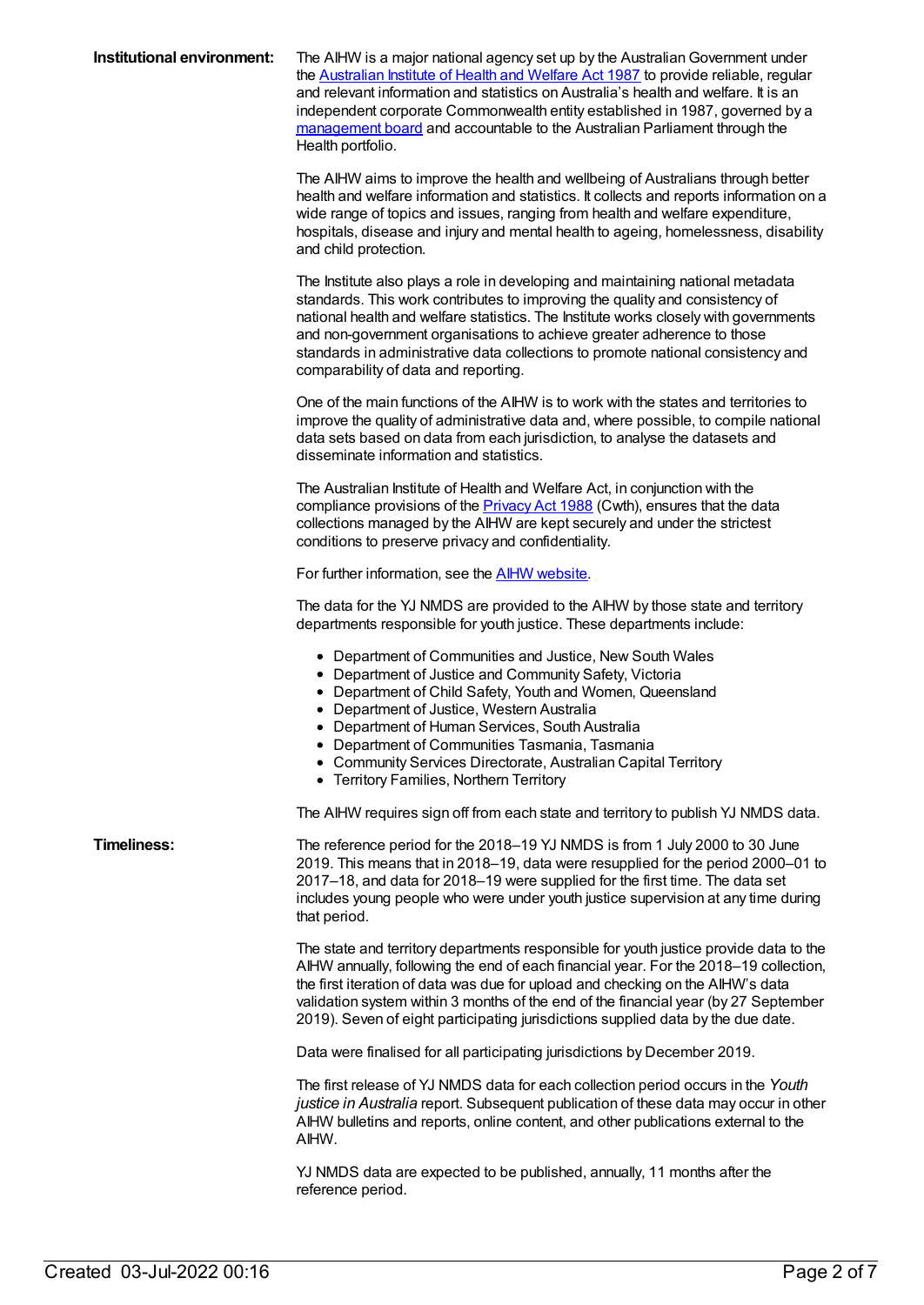| Publications containing YJ NMDS data, including the annual Youth justice in<br>Australia bulletin and online appendix tables, are available on the AIHW website.<br>These reports and tables are available free of charge. |
|----------------------------------------------------------------------------------------------------------------------------------------------------------------------------------------------------------------------------|
| Additional information about youth justice in Australia is available from the Youth<br>justice overview page on the AIHW website.                                                                                          |

Requests for unpublished JJ NMDS data can be made by contacting the AIHW on (02) 6244 1000 or via email to info@aihw.gov.au. A cost recovery charge may apply to requests that that take longer than half-an-hour to compile. Depending on the nature of the request, requests for access to unpublished data may require approval from the AYJA and/or the AIHW Ethics Committee.

General inquiries about AIHW publications can be made to the Strategic Communications and Stakeholder Engagement Unit on (02) 6244 1032 or via email to info@aihw.gov.au.

**Interpretability:** Detailed supporting information on the quality and use of YJ NMDS data is available from the AIHW website at the AIHW [website](https://www.aihw.gov.au/about-our-data/our-data-collections/juvenile-justice-national-minimum-data-set/data-quality-technical-information). Readers are advised to consider supporting information to ensure appropriate interpretation of analyses presented by the AIHW. Supporting information includes footnotes to tables and details of the data items, coverage, quality and the methods used in reporting, such as the calculation of counts, rates and supervision periods.

> AIHW youth justice reports are available for purchase in hard copy or for download free of charge.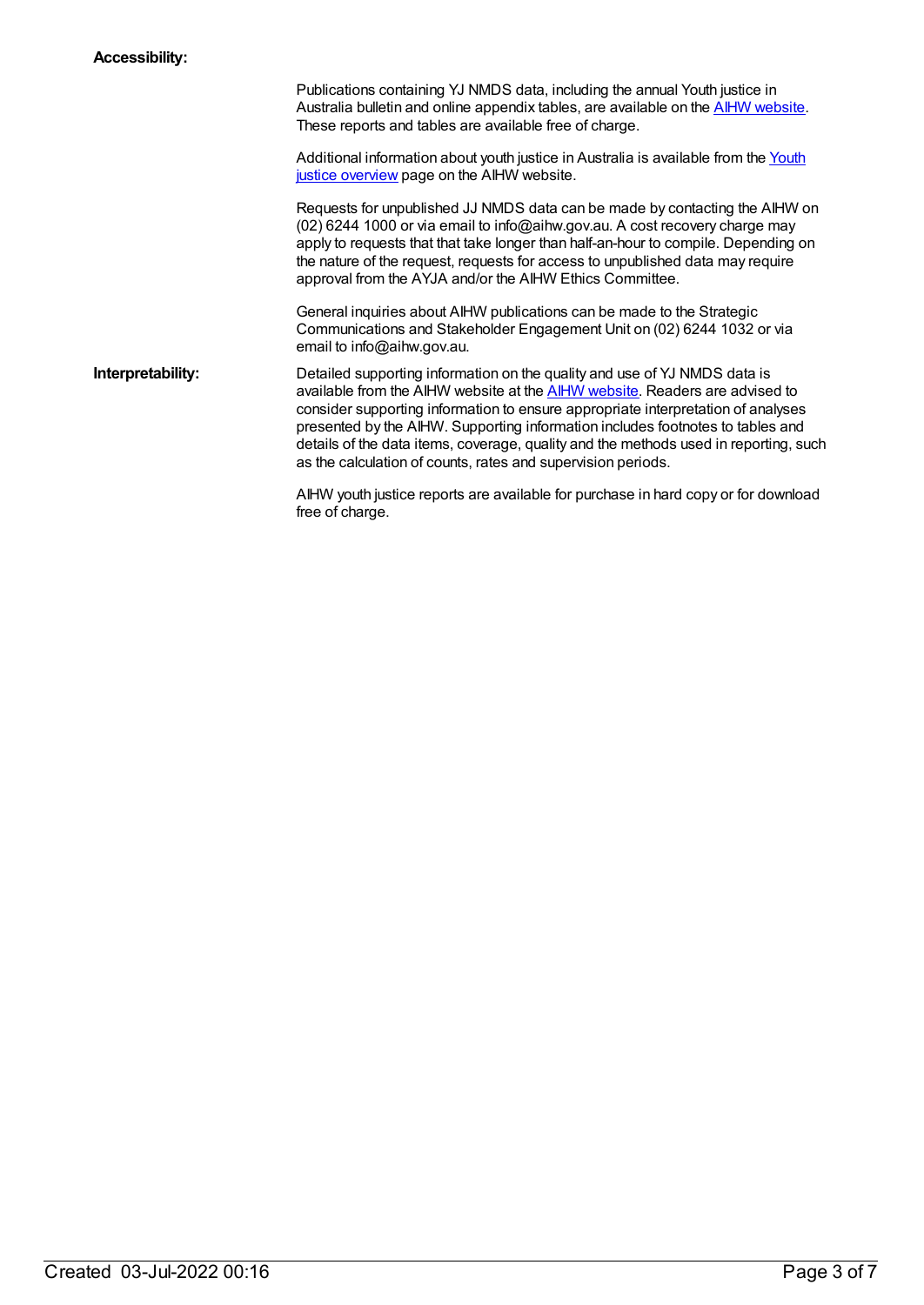**Relevance:** The YJ NMDS contains information on all children and young people who were supervised by a youth justice agency in Australia during the reference period because they:

- committed or allegedly committed an offence between the ages of 10 and 17, or
- committed or allegedly committed an offence when aged over 17 and were treated as a young person due to their vulnerability or immaturity.

InQueensland, youth justice legislation previously applied to children and young people aged 10–16 when the offence was committed or allegedly committed. In February 2018, new legislation was enacted to include 17 year olds in the youth justice system. Since enactment of the legislation, Queensland has begun to transfer 17 year olds into youth justice facilities.

In all other states and territories, youth justice legislation applies to young people aged 10–17. Although most young people under youth justice supervision are aged 10–17, some are aged 18 and over.

For each young person recorded in the YJ NMDS, data are collected on sex, date of birth, Indigenous status and date of first supervision.

The YJ NMDS contains information on all supervised legal arrangements and orders that youth justice agencies administer (both community-based and detention orders) and all periods of detention in youth justice detention centres.

Supervised legal arrangements and orders include police-referred detention before the first court appearance; court-referred remand; supervised bail; and sentenced orders, such as community service orders, probation, suspended detention, sentenced detention and parole or supervised release.

Periods of detention include police-referred detention (before the young person's initial court appearance), remand (court-referred detention following a court appearance) and sentenced detention.

For each period of supervision, data are collected on:

- order or detention type
- start date of the order or detention period
- end date of the order or detention period
- reason the order or detention period ended, including whether the order was successfully completed or breached and whether the young person was released from detention on bail or parole
- suburb and postcode of the young person's last known home address.

The YJ NMDS does not contain information on children and young people in the youth justice system who were not supervised (for example, young people on unsupervised bail), or who were supervised by other agencies, such as police.

**Accuracy:** Data for the YJ NMDS are extracted each year from the administrative systems of the state and territory departments responsible for youth justice in Australia, according to definitions and technical specifications agreed to by the departments and the AIHW.

> Overall, the levels of missing data in the YJ NMDS are very low. Less than 5% of all young people in the YJ NMDS since 2000–01 have an unknown Indigenous status, and similar proportions of records in each of the order (5%) and detention (5%) files have unknown or missing information for the postcode, suburb and state of the young person's usual residence. For all other variables in the YJ NMDS, the proportion of missing data is 1% or less.

> Each year, most jurisdictions supply data from 2000–01 to the most recent financial year, incorporating updates to data as required. Trend data may therefore differ from those published in previous Youth justice in Australia reports due to data revisions. The most recent data are the most accurate.

> Some analyses exclude states and territories where data are incomplete or unavailable due to data quality issues. Readers are advised to read the supporting information in publications (such as footnotes to tables and details of the methods used to compile the data) to ensure appropriate interpretation.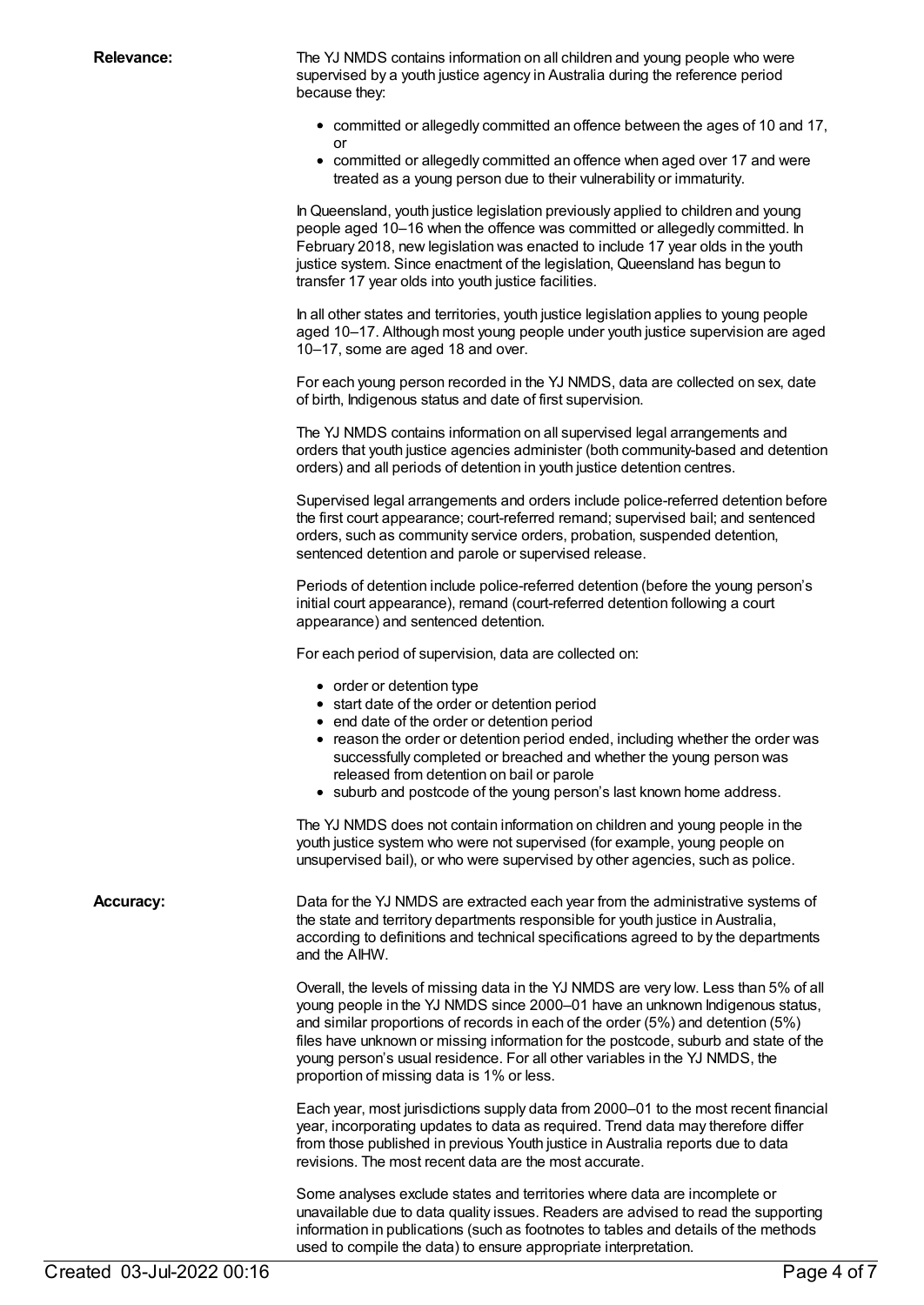Data quality issues specific to each state and territory include the following:

#### **New South Wales**

For New South Wales, order type data (see more details under *coherence* section) submitted in 2018–19 will differ from previous years after a review of the mapping of local to national order type classifications. Order types affected include '31–Community-based with and without additional mandated requirements' reported as 'probation and similar' and '37–Other community sentence' reported as 'other'.

The Kariong Juvenile Justice Centre was transferred from the NSW Department of Juvenile Justice to the NSW Department of Corrective Services on 10 November 2004 and renamed the Kariong Juvenile Correctional Centre. As the YJ NMDS includes only young people who are supervised by youth justice agencies in Australia, information about young people in custody in the Kariong Juvenile Correctional Centre after 10 November 2004 is not included. In 2012–13 there were 28 young people on an average day in the Kariong Juvenile Correctional Centre, and therefore they formed only a small proportion (around 8%) of young people in detention in New South Wales.

Kariong Juvenile Correctional Centre was closed in early 2015. During April and May 2015, 23 young people were transferred out of the Kariong Centre to another youth detention centre under the supervision of Juvenile Justice NSW. All young people under the age of 18 years who were transferred out of the Kariong Centre, and who entered the supervision of Juvenile Justice NSW, entered the YJ NMDS data collection on the date they were transferred.

#### **Western Australia**

The 2015–16 reporting period was the first year to include YJ NMDS data from Western Australia since 2007–08. For the 2015–16 and 2016–17 submissions the Western Australia data supply included only the sentenced detention period, where a young person was both sentenced and unsentenced at the same time. As a result, an undercount of young people on unsentenced detention orders is expected in those years.

#### **Tasmania**

For Tasmania, complete data on detention periods and orders are available only for 2006–07 onwards. Because data on length of detention are used to derive the time spent under community-based supervision, information on periods of community-based supervision before 2006–07 may therefore be incomplete and are not reported.

#### **Australian Capital Territory**

In the Australian Capital Territory, both police-referred pre-court detention and remand (court-referred detention) are recorded as remand.

For the Australian Capital Territory, data for 2000–01 to 2002–03 are not available and data for 2003–04 to 2007–08 are available only in YJ NMDS 2007 format.

#### **Northern Territory**

The 2018–19 reporting period is the second year to include YJ NMDS data for the Northern Territory. Data prior to 2012–13 are not available in YJ NMDS format, so estimates are used (based on 2007–08 YJ NMDS data) for 2009–10 to 2011–12. Estimates for the Northern Territory for 2009–10 to 2011–12 are not published in tables or figures, but are included in national totals where appropriate.

**Coherence:** The YJ NMDS was initially developed between 2002 and 2004, and the first report containing data from the YJ NMDS was published in 2006. This first version of the YJ NMDS (referred to as YJ NMDS 2007 on METeOR) contained information on only the most serious supervised legal arrangement or order for each young person under youth justice supervision (see Juvenile justice in Australia 2007-08 for more information).

> In 2009, the YJ NMDS was redeveloped to capture all supervised legal arrangements and orders for young people under youth justice supervision, rather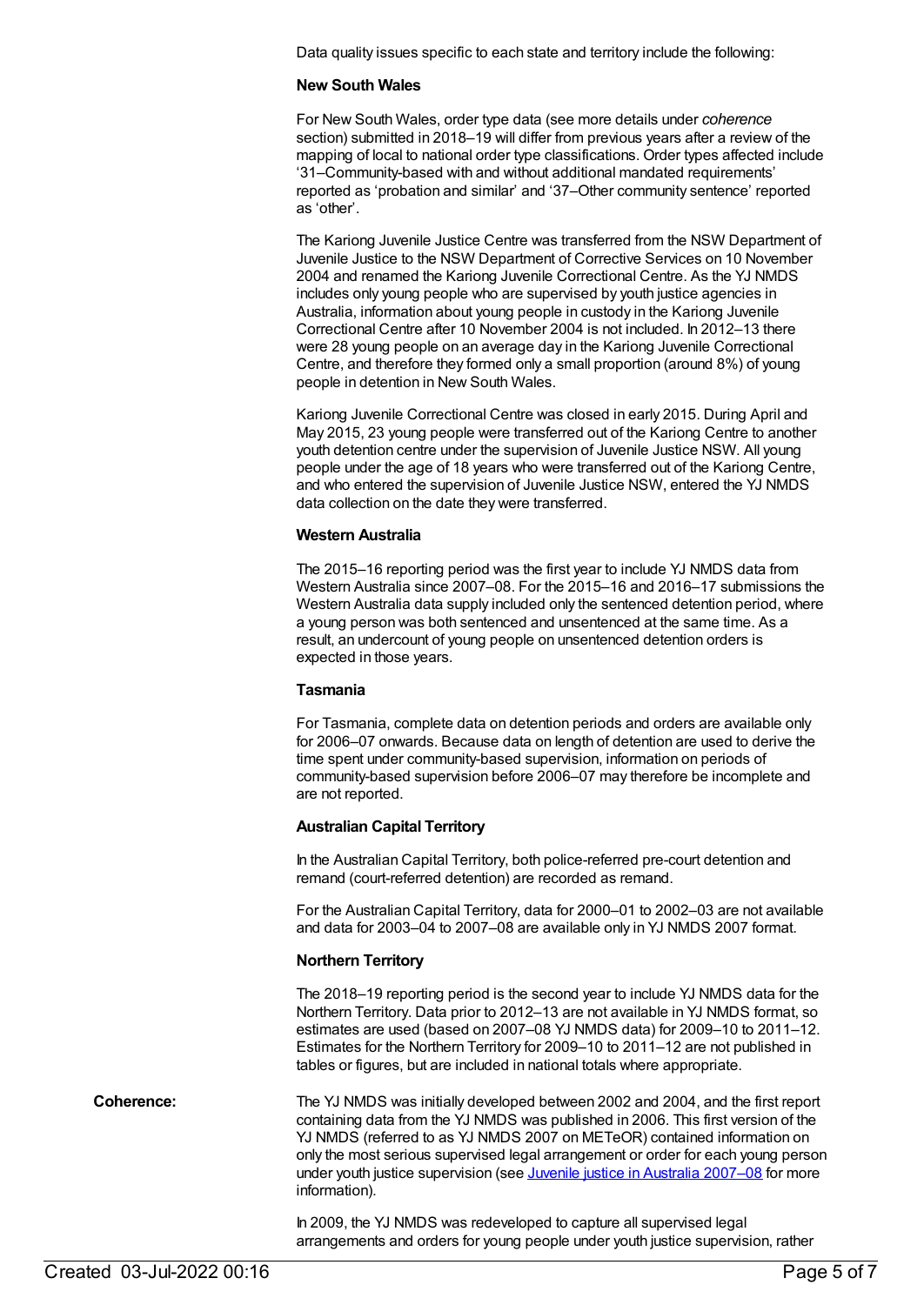than only the most serious one. This version of the YJ NMDS (known as YJ NMDS 2009) allows for more complete analyses of the numbers and types of supervised orders that youth justice agencies administer. Juvenile justice in [Australia](http://www.aihw.gov.au/publication-detail/?id=10737418606) 2008–09 was the first report to contain data from the redeveloped YJ NMDS.

In 2011, the centre file was deemed unnecessary and removed from the YJ NMDS. Additionally in 2015–16, the orders file was updated with changes to the following order types:

- 12 'Pre-court appearance—Other police-referred pre-court arrangements', 32 'Sentenced—Community-based with additional mandated requirements' and 38 'Sentenced—probation or similar not elsewhere classified' were removed.
- 31 'Sentenced—Community-based without additional mandated requirements' was updated to 'Sentenced—Community-based with and without additional mandated requirements.
- 37 'Sentenced—Other sentence requiring JJ Department supervision or case management' was amended to 'Sentenced—other community sentence requiring YJ Department supervision'.
- 39 'Sentenced—Community service orders' was added.

In 2018–19 a new data item 'Order issue date' was added to the order file to collect information about when an order is handed down by the courts.

For the 2018–19 YJ NMDS collection, the reference period was 2000–01 to 2018– 19. Data were resupplied for the period 2000–01 to 2017–18. Trend data may therefore differ from those previously published due to data revisions.

Data coherence issues specific to each state and territory include the following:

#### **Victoria**

For Victoria, data provided in 2018–19 will differ from previous years after a review of order end reason classifications. Order end reasons affected include '1 – Completed' reported as 'successful completions' and '88 – Other'.

#### **Queensland**

InQueensland, legislation to increase the youth justice age limit to 17 was passed in 2016, and enacted on 12 February 2018. Before then, the age limit in Queensland was 16, and young people aged 17 and over were treated as adults.

From February 2018, young people aged 17 have been transferred from the adult justice system into the youth justice system, which has, in part, led to a rise in the number of young people held in youth justice supervision inQueensland and nationally.

#### **South Australia**

South Australian order type data reported in 2018–19 may vary from that reported in previous years due to a review of the mapping of local to national order types. Most community order types were impacted to a small degree by the review.

#### **Western Australia**

From 2017–18 onwards, Western Australia were able to capture more accurate legal status changes, so unsentenced orders will appear to have increased. Western Australia also began backdating sentenced orders from the 2017–18 submission onwards which has led to variations in the number of sentenced orders captured within a reporting period.

### **Australian Capital Territory**

A review in the local to national order type mapping resulted in changes to 2018– 19 YJ NMDS data for the Australian Capital Territory. Suspended detention orders are now being reported where previously they were combined with probation or similar orders.

#### **Northern Territory**

For the 2017–18 and 2018–19 YJ NMDS submissions, periods of sentenced